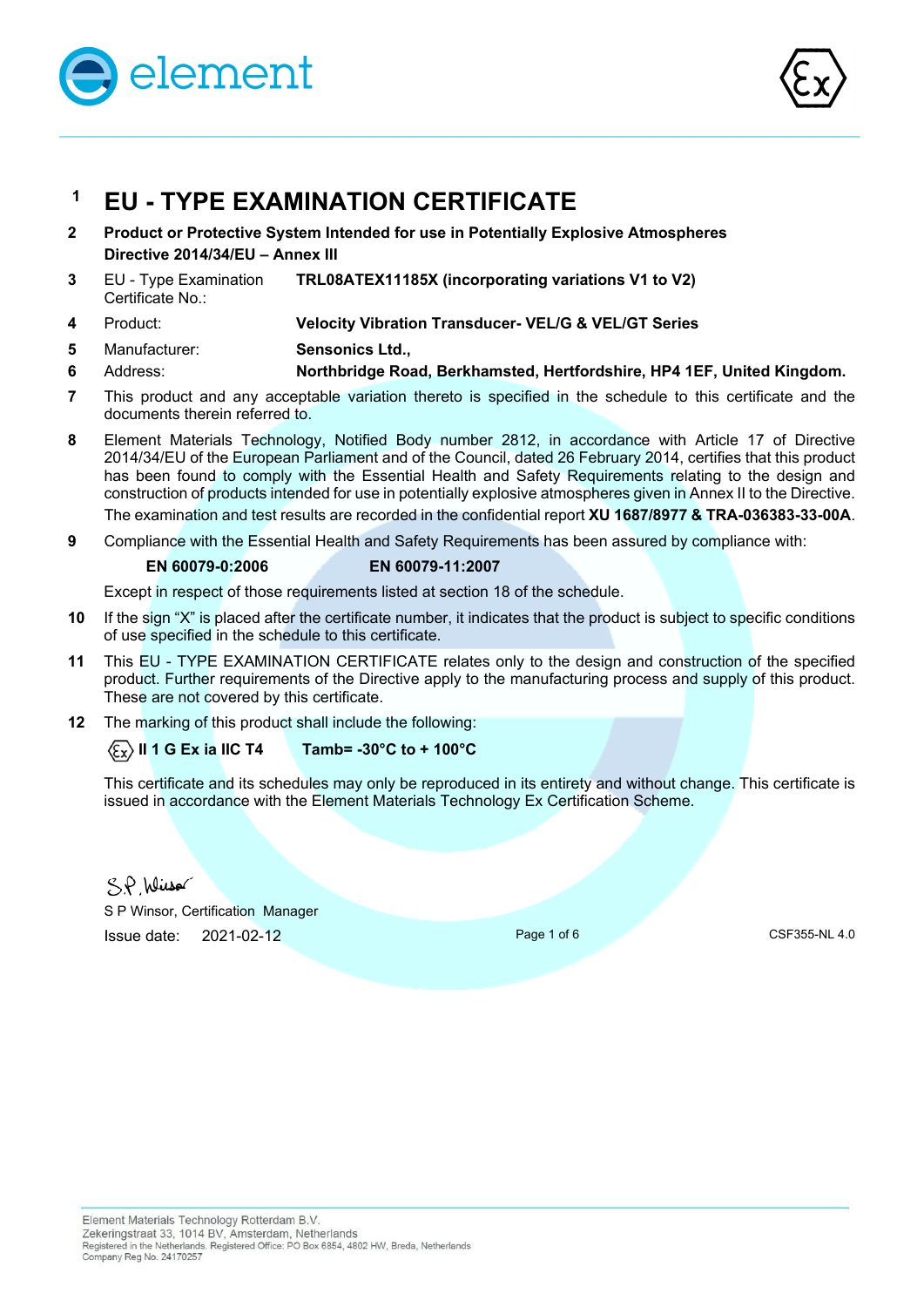#### **13 SCHEDULE TO EU - TYPE EXAMINATION CERTIFICATE**

#### **14 CERTIFICATE NUMBER TRL08ATEX11185X (incorporating variations V1 to V2)**

#### **15 Description of Product**

The equipment is a range of velocity vibration transducers and there are 2 types evaluated, the VEL/G and VEL/GT with the difference being that the outer enclosure and connector types vary and the VEL/GT type has the option of an integral cable that allows connection, as shown in drawing EA3501C. The Geophone SM-6 velocity transducer sits inside both and generates a voltage signal internally from vibration. The transducer is manufactured as a moving coil and magnet housed inside a metallic enclosure. There are two pins which protrude from the centre for the electrical connection. A PCB houses critical 'is' components above the potted connection which limit energy. All parts are then housed in a metallic outer enclosure which is glued and welded shut.

The assessment was conducted with the following limiting parameters:

Natural Frequency ≤ 15 Hz Coil Resistance  $≥$  400 +/- 5% Pk-Pk coil movement ≤ 4 mm Resistor R3  $\geq$  3K6 +/-5% Sensitivity ≤ 80 +/- 5% V/m/s Resistor R4 ≥ 390R +/- 5%

Compliance with intrinsic safety principles forms the basis of safety. The range of transducers permitted is defined by connection parameters.

| <b>Table of entity parameters</b> |                  |  |  |
|-----------------------------------|------------------|--|--|
| Parameter                         | <b>Channel 1</b> |  |  |
| Uo                                | 18.2 V           |  |  |
| lo                                | $7.6 \text{ mA}$ |  |  |
| Po                                | 138 mW           |  |  |
| Ui                                | 5.92 V           |  |  |
| Ιi                                | 296 mA           |  |  |
| Pi                                | 0.45 W           |  |  |
| Li                                | 0                |  |  |
| Ci                                |                  |  |  |

#### **16 Test Report No. (as added for this issue of the certificate):** N/A

#### **17 Specific Conditions of Use**

1. ATEX approved isolation barrier or Zener barrier must be used at the interface between the hazardous area equipment and safe area equipment.



Attention is drawn to the operating and installation instructions which may contain useful information in relation to conditions of use.

#### **18 Essential Health and Safety Requirements (Directive Annex II)**

 In addition to the Essential Health and Safety Requirements covered by the standards listed at item 9, all other requirements are demonstrated in the relevant reports.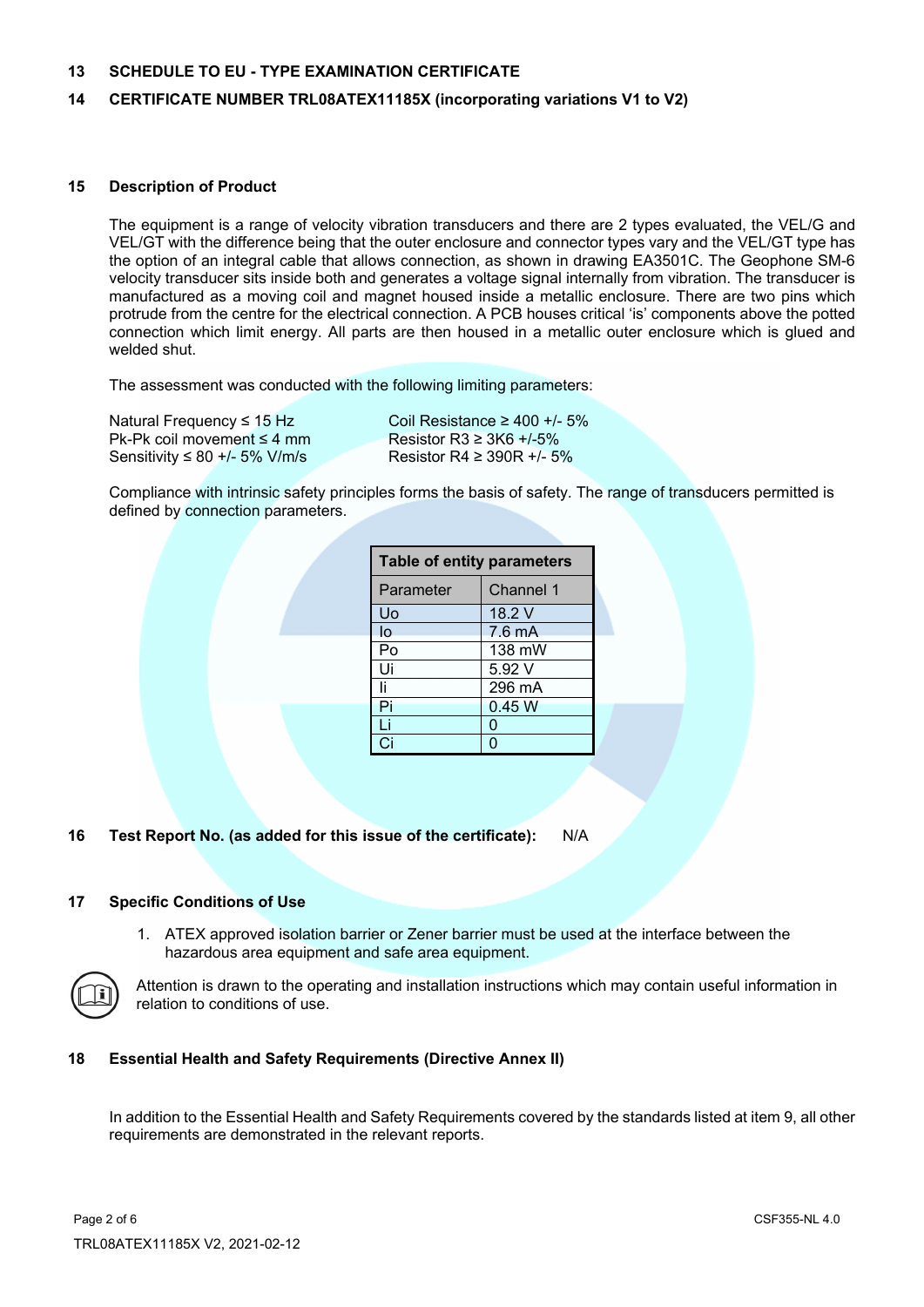# **SCHEDULE TO EU - TYPE EXAMINATION CERTIFICATE CERTIFICATE NUMBER TRL08ATEX11185X (incorporating variations V1 to V2)**

# **19 Drawings and Documents**

The list of controlled technical documentation is given in Appendix A to this schedule.

**20 Routine Tests** 

None.

**21 Specific Conditions for Manufacture** 

None.

# **22 Photographs**

1. SM-6 Transducer Unit. 2. PCB on top.



3. VEL/G Series Transducer fully assembled. 4. VEL/G Series Transducer top view.





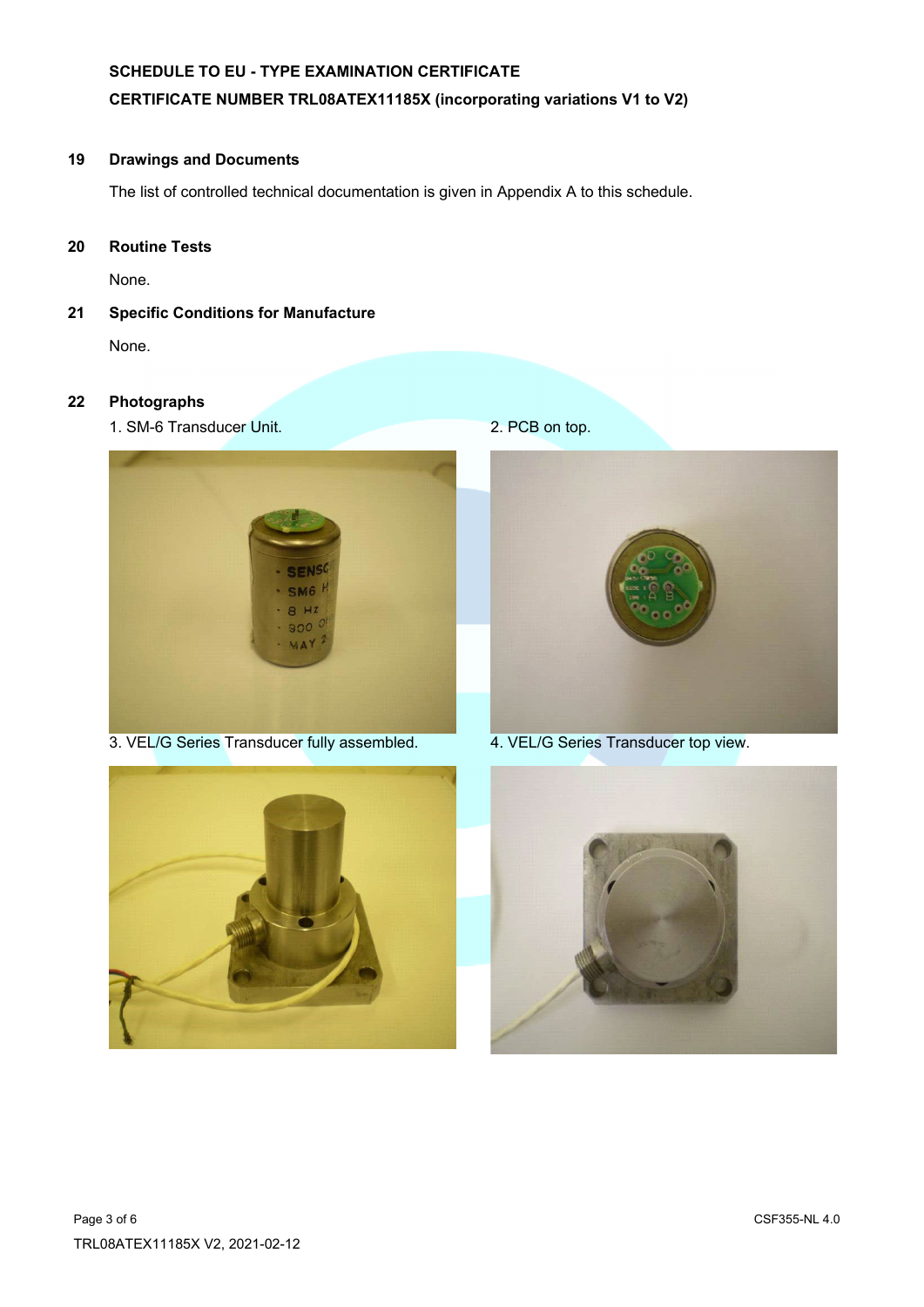#### **23 Details of Markings**



# **24 Certificate History**

| Original certificate | 2009-01-14 | First issue.                                                                                                                                                                                       |
|----------------------|------------|----------------------------------------------------------------------------------------------------------------------------------------------------------------------------------------------------|
| Variation V1         | 2017-05-18 | Ui, Ii, Pi, Ci and Li parameters have been added. 'X' mark added<br>to certificate reference                                                                                                       |
| Variation V2         | 2021-02-12 | This certificate was originally issued by Notified Body number<br>0891 under Directive 2014/34/EU. The technical file has been<br>transferred to Element Notified Body number 2812 without further |
|                      |            | assessment or evaluation                                                                                                                                                                           |

 This certificate is a consolidated certificate and reflects the latest status of the certification, including all variations and amendments.

#### **25 Notes to CE marking**

In respect of CE Marking, Element Materials Technology accepts no responsibility for the compliance of the product against all applicable Directives in all applications.

#### **26 Notes to this certificate**

Element Materials Technology certification reference: NR-SNSQ-0004.

Throughout this certificate, the date format yyyy-mm-dd (year-month-day) is used.

Notified Body number 2812 is the designation for Element Materials Technology Rotterdam BV.

In accordance with Article 41 of Directive 2014/34/EU, EC-Type Examination Certificates referring to 94/9/EC that were in existence prior to the date of application of 2014/34/EU (20 April 2016) may be referenced as if they were issued in accordance with Directive 2014/34/EU. Variation certificates to such EC-Type Examination Certificates, and new issues of such certificates, may continue to bear the original certificate number issued prior to 20 April 2016.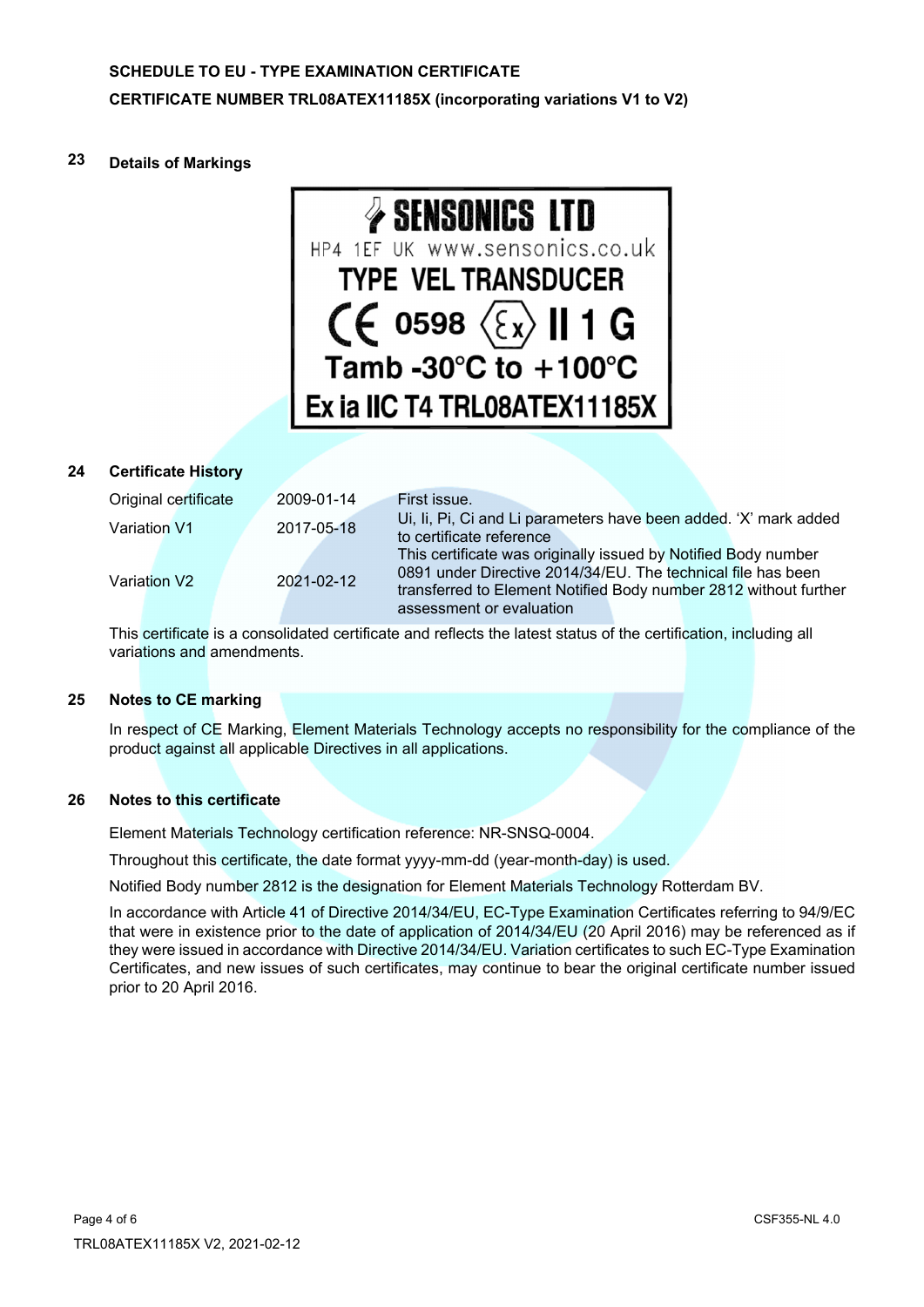# **27 Conditions for the validity of this certificate**

This certificate remains valid for so long as:

- (i) The equipment listed in section 4 is manufactured in accordance with the documents listed in Appendix A of this certificate.
- (ii) The standards listed in section 9 of this certificate continue to satisfy the Essential Health and Safety Requirements of Annex II of Directive 2014/34/EU and the generally acknowledged state of the art (e.g. as determined by the publishers of those standards).